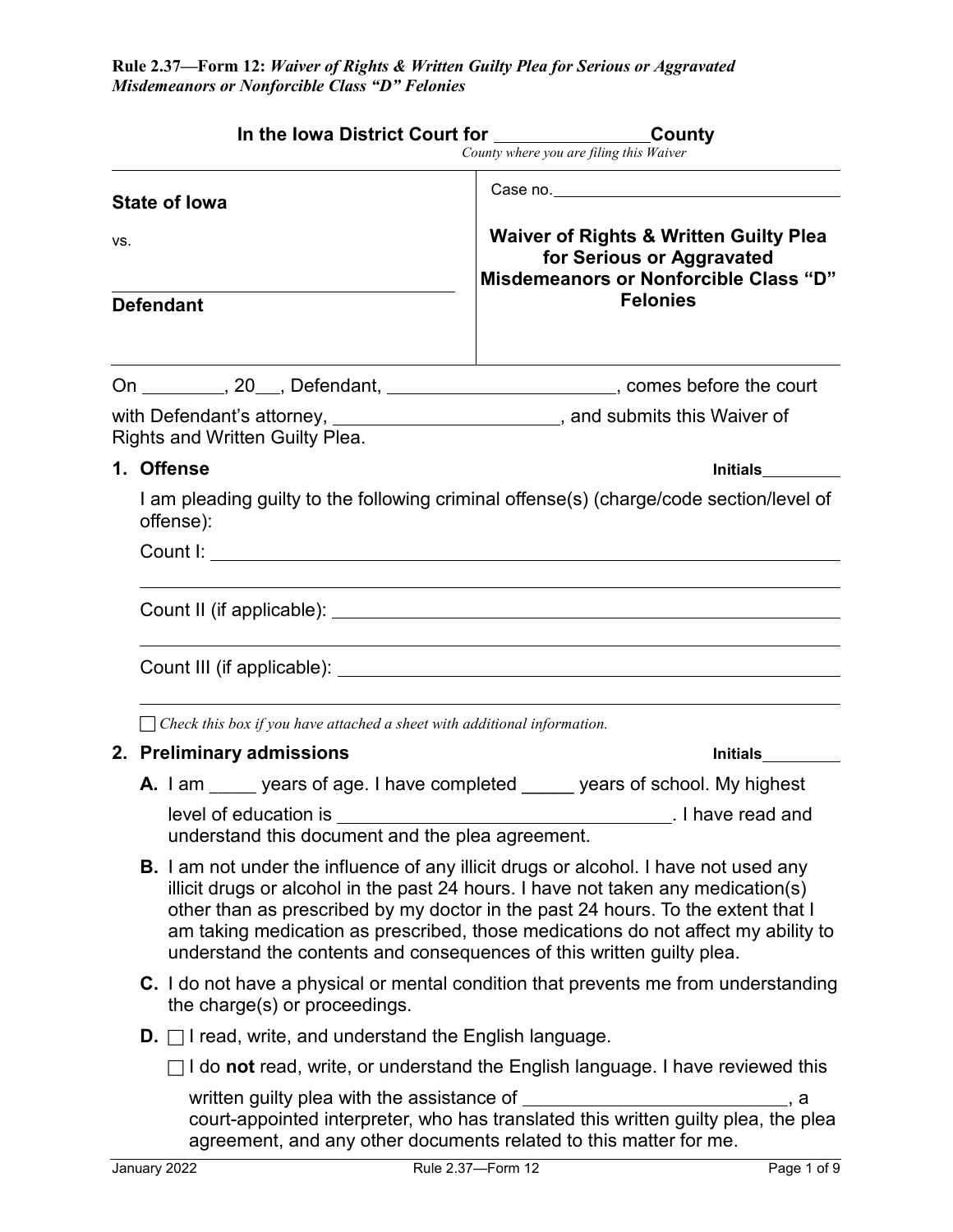- **E.** I authorize my attorney to appear on my behalf for the  $\Box$  guilty plea only  $\Box$  guilty plea and sentencing.
- **F.** I have received, read, and reviewed the trial information and minutes of testimony with my attorney. I understand the nature of the charges against me and what the State would be required to prove.
- **G.** I have discussed possible legal defenses with my attorney, including any potential suppression issues. I know of no legal defense to the charge(s), suppression issue(s), or any other reason that would change my decision to enter this written guilty plea.
- **H.** I understand that by pleading guilty, I may not be able to vote, hold public office, or possess firearms or ammunition. I further understand that certain convictions can have adverse consequences with housing, employment, federal or state benefits, student loans, and driving privileges in addition to other consequences.
- **I.** If I am convicted of two or more felony offenses in my lifetime, I may be subject to an enhanced sentence as a habitual felon. Furthermore, if I am pleading guilty to theft (Iowa Code section 714.1) or domestic abuse assault (Iowa Code section 708.2A), this plea of guilty may be considered in determining whether future allegations of theft or domestic abuse assaults are charged as enhanced offenses.
- **J.**  $\Box$  I am not currently on probation or parole.
	- $\Box$  I am currently on probation or parole. I understand that this written guilty plea is an acknowledgement that I have violated the terms and conditions of my probation or parole. I further understand that the court may revoke my probation or parole and order those terms to be served consecutive to any punishment imposed in this case.
- **K.** I have had enough time and opportunity to meet or speak with my attorney. I am satisfied with their representation and the services they have provided.
- **L.** I am entering this written guilty plea of my own free will. No promises, other than those contained in the plea agreement (if applicable), and no threats have been made to induce me to sign this written guilty plea. This guilty plea is made knowingly, intelligently, and voluntarily.

## **3. Waiver of trial rights Initials**

I have been advised, and understand, that I may maintain my plea of not guilty to all charges. Before the court will accept my plea, the court must be satisfied that I understand my constitutional rights. I understand that I am giving up the following rights:

- **A.** A speedy and public trial by a jury of twelve people.
- **B.** A unanimous verdict before I can be found guilty by the jury.
- **C.** The right to have my case tried to a judge instead of a jury, if I timely waive my right to a jury trial.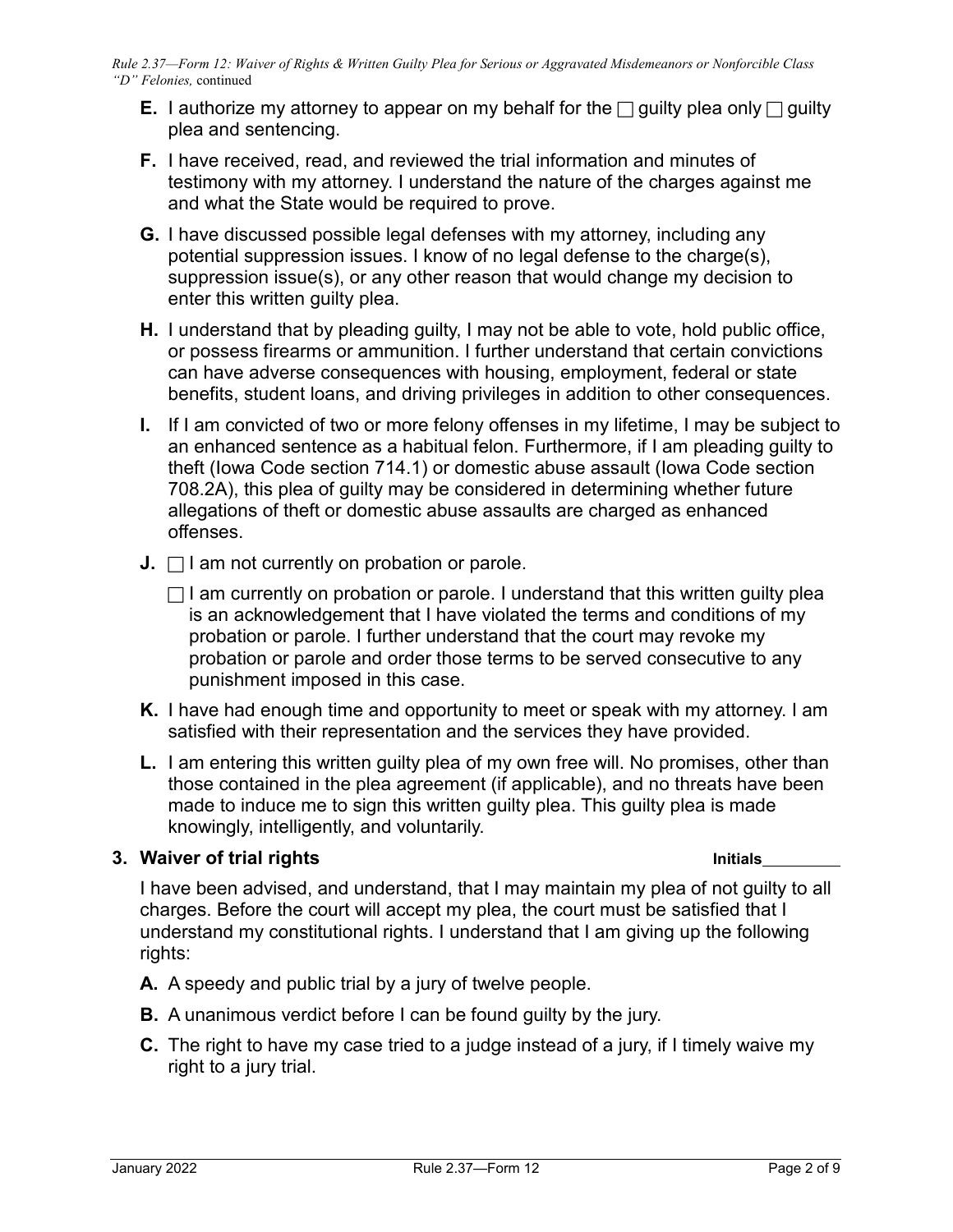- **D.** An attorney to represent me at all proceedings; and if the court determines that I am unable to afford an attorney, one would be appointed at state expense to represent me at all stages of this criminal case. I understand that my attorney is willing to represent me at trial if I desire a trial.
- **E.** The privilege against self-incrimination; I do not have to testify at my trial unless I want to, and the prosecution cannot comment on my refusal to testify, nor can the jury consider my silence against me.
- **F.** The presumption of innocence; at trial, I would be presumed innocent until such a time, if ever, the State established my guilt beyond a reasonable doubt by producing competent evidence.
- **G.** Confront and cross-examine witnesses called by the State.
- **H.** Call witnesses and present evidence on my own behalf and subpoena witnesses (compulsory process) to secure their attendance.

#### **4. Penalties Initials**

**A.** I am pleading to a  $\Box$  class "D" felony  $\Box$  aggravated misdemeanor  $\Box$  serious misdemeanor. I understand the court may impose the penalties detailed below:

|                                         | <b>Incarceration</b>            |                                                                              | <b>Fines</b>                                               |                                                           |
|-----------------------------------------|---------------------------------|------------------------------------------------------------------------------|------------------------------------------------------------|-----------------------------------------------------------|
|                                         | <b>Maximum</b>                  | <b>Minimum</b>                                                               | Maximum                                                    | <b>Minimum</b>                                            |
| Class "D"<br>Felony                     | Five (5) Years<br>Incarceration | Suspended<br>Sentence<br>(Deferred<br>eligibility<br>pursuant to<br>§ 907.3) | \$10,245.00<br>(Civil Penalty,<br>if judgment<br>deferred) | \$1,025.00<br>(Civil Penalty, if<br>judgment<br>deferred) |
| <b>Aggravated</b><br><b>Misdemeanor</b> | Two (2) Years<br>Incarceration  | Suspended<br>Sentence<br>(Deferred<br>eligibility<br>pursuant to<br>§ 907.3) | \$8,540.00<br>(Civil Penalty,<br>if judgment<br>deferred)  | \$855.00<br>(Civil Penalty, if<br>judgment<br>deferred)   |
| <b>Serious</b><br><b>Misdemeanor</b>    | One (1) Year<br>Incarceration   | Suspended<br>Sentence<br>(Deferred<br>eligibility<br>pursuant to<br>§ 907.3) | \$2,560.00<br>(Civil Penalty,<br>if judgment<br>deferred)  | \$430.00<br>(Civil Penalty, if<br>judgment<br>deferred)   |

**B.** I understand that if I am pleading guilty to multiple charges, the penalties detailed above could run consecutive to one another. I also understand that the terms of confinement set forth above could run consecutive to sentences in other cases, including cases for which I am on probation or parole.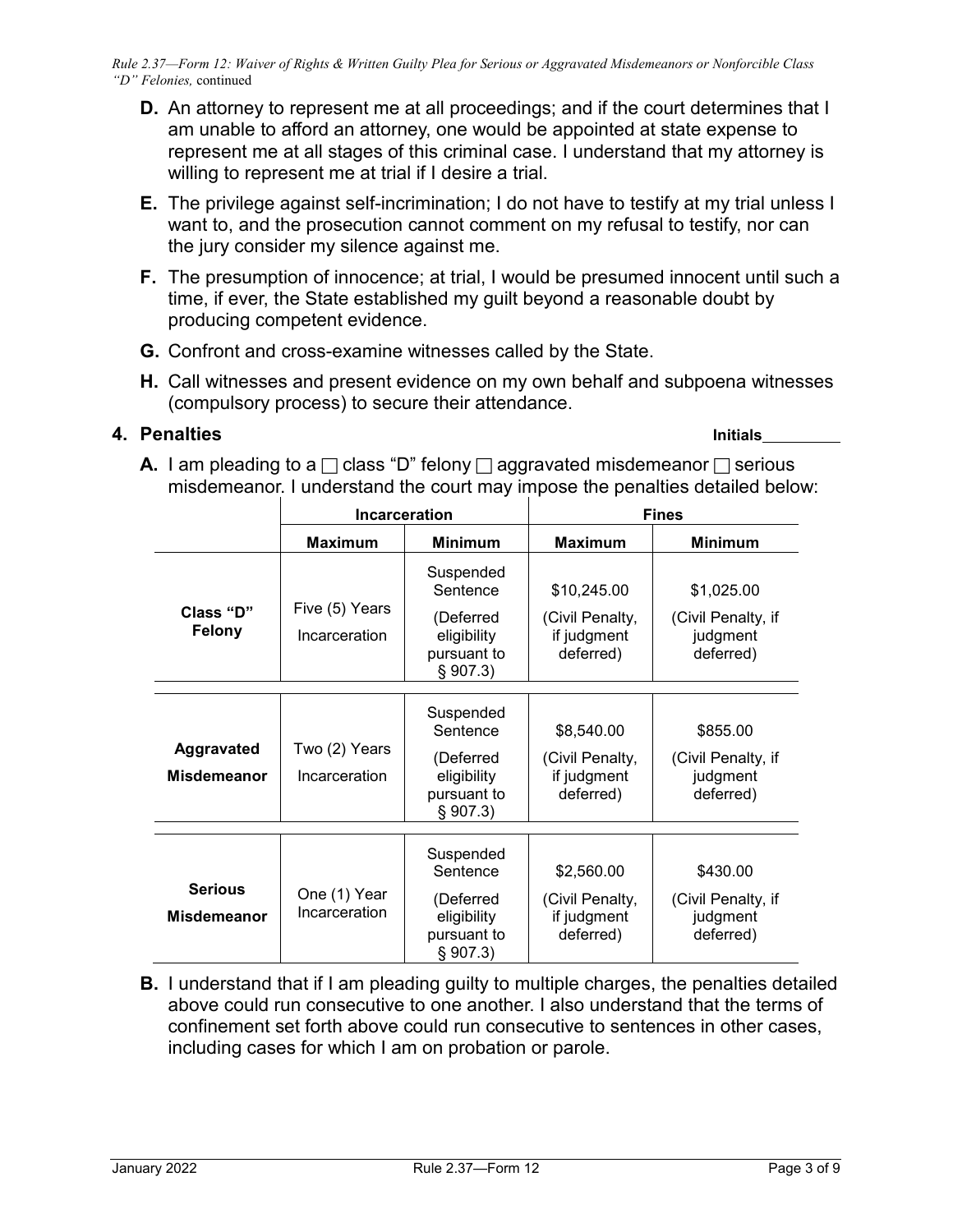- **C.** I have been advised of the following surcharges and collateral consequences that may apply for the crime(s) to which I am pleading guilty:
	- **(1)** Pursuant to Iowa Code section 911.1, I shall pay a 15% crime services surcharge on the total fine imposed, unless the fine or penalty has been suspended.
	- **(2)** Pursuant to Iowa Code section 911.2A, I shall pay a human trafficking victim surcharge of \$1,000.00 for each violation of sections 725.1(2), 710A.2, 725.2, or 725.3.
	- **(3)** Pursuant to Iowa Code section 911.2B, I shall pay a domestic or sexual abuse related crimes surcharge of \$90.00 for each violation of sections 708.2A, 708.11, 710A.2, or chapter 709, or if I am held in contempt of court for violating a domestic abuse protective order issued pursuant to chapter 236.
	- **(4)** Pursuant to Iowa Code section 911.5, I shall pay an agricultural theft surcharge of \$500.00 for each violation of section 714.2(1)–(3) or sections 716.3, 716.4, or 716.5 if I damaged, defaced, altered, or destroyed agricultural property.
	- **(5)** If placed on supervised probation, there will be a \$300 supervision fee.
	- **(6)** For aggravated misdemeanors and felonies, a DNA sample will be collected by the state.
	- **(7)** Other:

*Check this box if you have attached a sheet with additional information.*

#### **5. Plea agreement Initials**

**A.** Other than the plea agreement stated below, there are no other agreements that have been used to convince me to enter this written guilty plea. No one has threatened me or made any promises or assurances to me to force me to enter this written guilty plea. I am pleading guilty voluntarily and with a full understanding of my rights. The terms of the plea agreement are as follows:

*Check this box if you have attached a sheet with additional information.*

**B.**  $\Box$  **Court not bound by the plea agreement.** I understand that the court is not bound by the plea agreement detailed above and may sentence me up to the maximum sentence provided by law.

 $\Box$  **No agreement.** This written guilty plea is entered without any agreement with the State concerning the charge(s) against me or my sentence.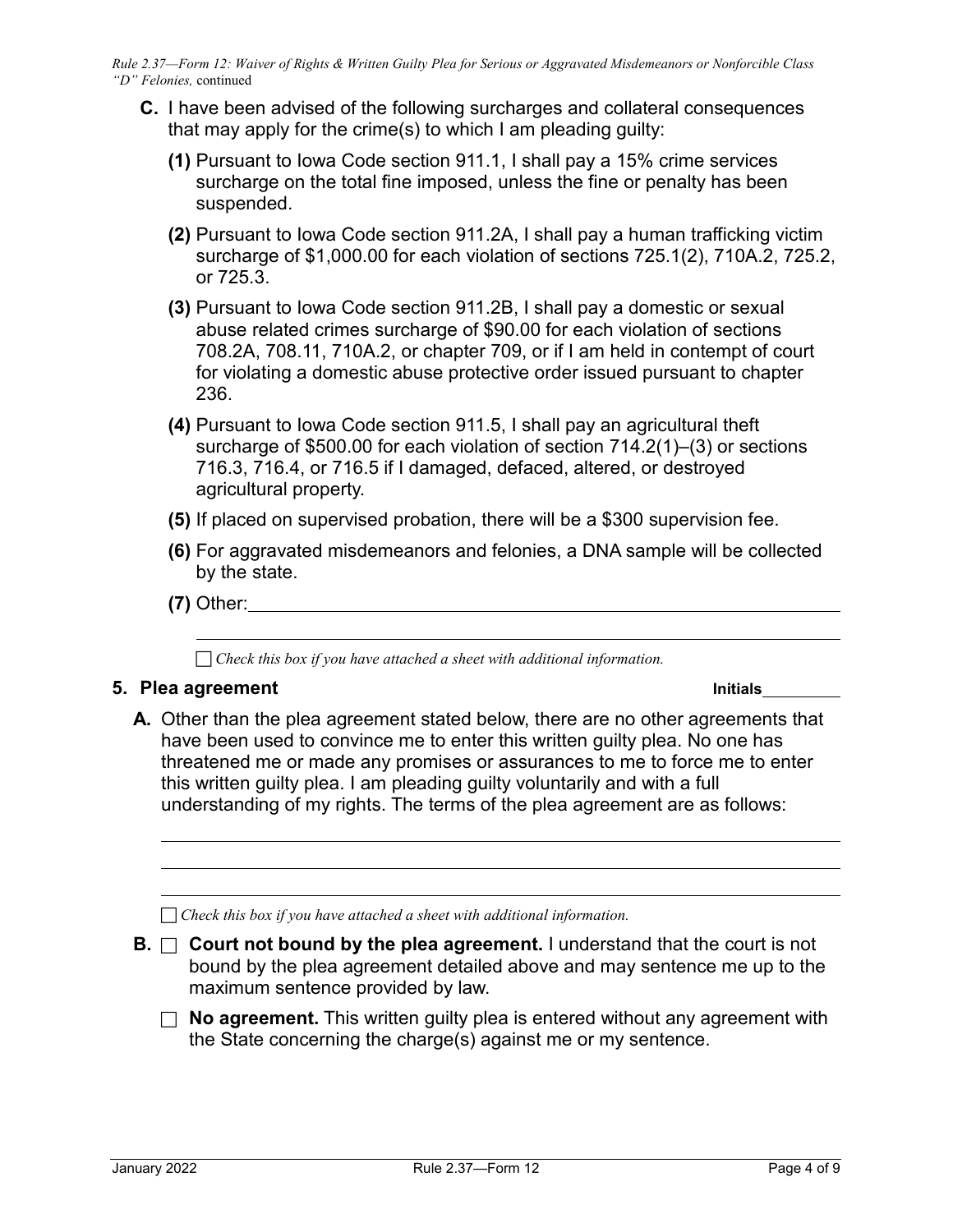| <b>Plea agreement conditioned on court approval.</b> This written guilty plea is<br>entered pursuant to Iowa Rule of Criminal Procedure 2.10 based upon an<br>agreement with the State concerning the charge(s) against me and my<br>sentence. If, at the time of sentencing, the court does not accept the plea<br>agreement, I may withdraw my plea of guilty. |  |  |  |  |  |
|------------------------------------------------------------------------------------------------------------------------------------------------------------------------------------------------------------------------------------------------------------------------------------------------------------------------------------------------------------------|--|--|--|--|--|
| Prosecuting attorney's signature/initials <sup>*</sup> : ___________________________________                                                                                                                                                                                                                                                                     |  |  |  |  |  |
| 6. Factual basis                                                                                                                                                                                                                                                                                                                                                 |  |  |  |  |  |
| A. I understand that I have the choice in maintaining my not guilty plea or enter a<br>plea of guilty. I hereby plead guilty to (charge/code section/level of offense):                                                                                                                                                                                          |  |  |  |  |  |
|                                                                                                                                                                                                                                                                                                                                                                  |  |  |  |  |  |
|                                                                                                                                                                                                                                                                                                                                                                  |  |  |  |  |  |
|                                                                                                                                                                                                                                                                                                                                                                  |  |  |  |  |  |
| $\Box$ Check this box if you have attached a sheet with additional information.                                                                                                                                                                                                                                                                                  |  |  |  |  |  |
| <b>B.</b> I admit that on or about ________________, 20____, in ___________________County,<br>I did the following:                                                                                                                                                                                                                                               |  |  |  |  |  |
|                                                                                                                                                                                                                                                                                                                                                                  |  |  |  |  |  |
|                                                                                                                                                                                                                                                                                                                                                                  |  |  |  |  |  |
| Count III (if applicable):                                                                                                                                                                                                                                                                                                                                       |  |  |  |  |  |
|                                                                                                                                                                                                                                                                                                                                                                  |  |  |  |  |  |
| Check this box if you have attached a sheet with additional information.<br><b>C.</b> Lagree that a jury could find me quilty on each charge for which Lam pleading                                                                                                                                                                                              |  |  |  |  |  |

**C.** I agree that a jury could find me guilty on each charge for which I am pleading guilty if the witnesses testified as set forth in the minutes of testimony.

 $\Box$  The court may rely on the minutes of testimony for a further factual basis for my guilty plea.

 $\overline{\phantom{a}}$ 

<span id="page-4-0"></span>January 2022 **Rule 2.37—Form 12** Page 5 of 9 \* If the prosecuting attorney does not sign or initial where indicated, the State must file an approval confirming the terms of the plea agreement within two working days of the date this plea is filed.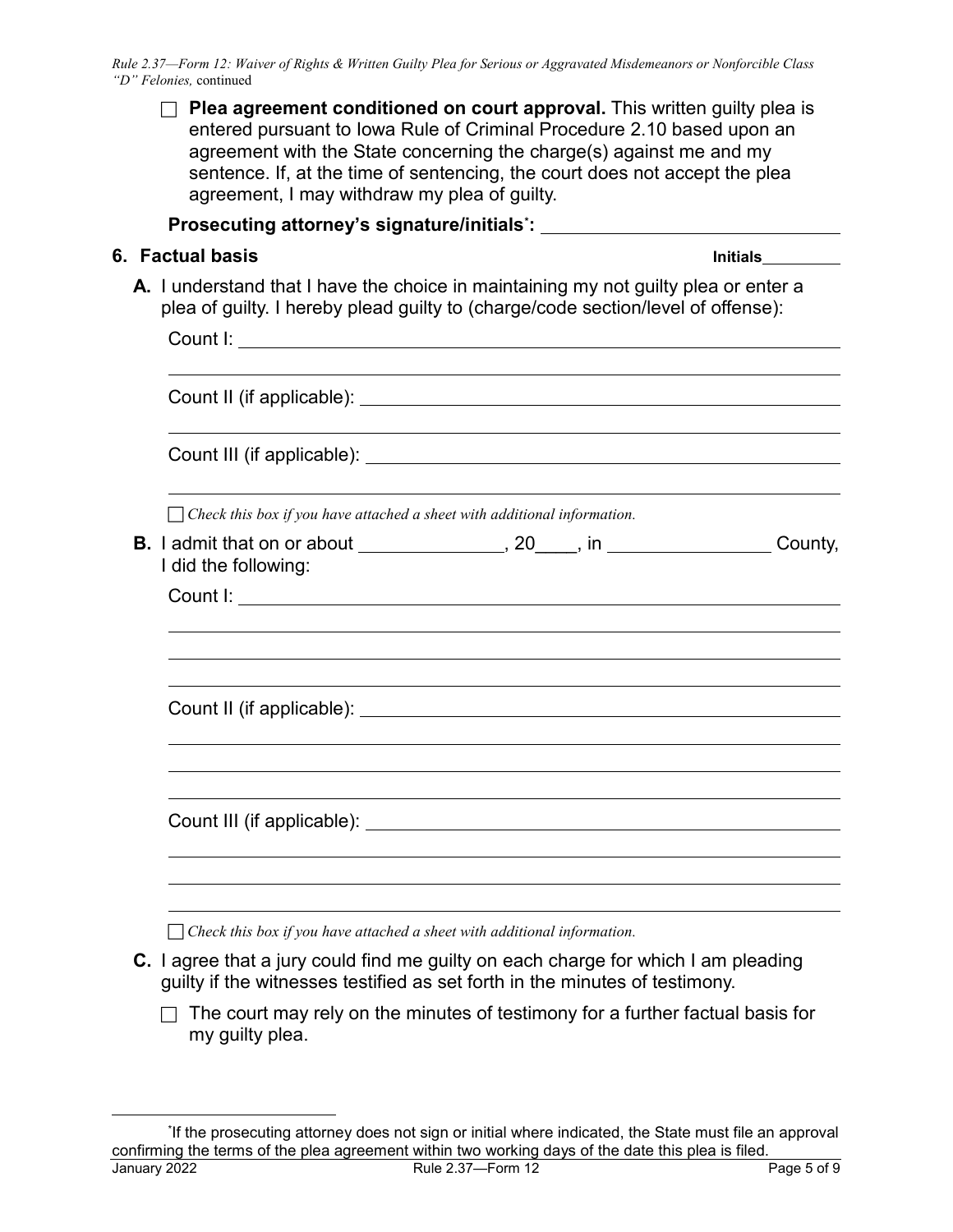- **D.** If this is an enhanced charge, I admit the following:
	- **(1)** I understand that I have the right to a separate trial on the issue of whether I have prior convictions that increase the sentence in this case. I also understand that I would be entitled to the same trial rights explained in section **3**.
	- **(2)** I understand that I have the right to a hearing before a judge to determine, and have the State prove, whether I was represented by an attorney or waived my right to be represented by an attorney in the prior case(s).
	- **(3)** By entering this written guilty plea, I understand that I am waiving my right to a separate trial on the issue of identity. I also understand that I am also waiving my right to a hearing before a judge on the issue of whether I was previously represented by an attorney.
	- **(4)** Prior convictions.

| i. I admit that on or about _______________, 20____, in ___________________ |                                           |
|-----------------------------------------------------------------------------|-------------------------------------------|
| County, in case number ____________________, I was convicted of             |                                           |
|                                                                             | $\mathsf{A}$ . At the time, I             |
| Description and level of offense                                            |                                           |
|                                                                             |                                           |
|                                                                             | Name of attorney who represented you      |
| ii. I admit that on or about _______________, 20____, in ________________   |                                           |
| County, in case number ______________________, I was convicted of           |                                           |
|                                                                             | $\overline{\phantom{a}}$ . At the time, I |
| Description and level of offense                                            |                                           |
|                                                                             |                                           |
|                                                                             | Name of attorney who represented you      |

*Check this box if you have attached a sheet with additional information.*

## **7. Post-plea rights Initials**

- **A. Motion in arrest of judgment and sentencing.** I understand that if I wish to challenge this written guilty plea, I must do so by filing a motion in arrest of judgment at least 5 days prior to the court imposing sentence and no later than 45 days from today's date. I understand that if I do not timely file a motion in arrest of judgment, I will not be able to challenge any defects in the plea proceeding. I further understand that I have the right to a 15-day delay between the time the court accepts my guilty plea and the time the court conducts sentencing.
	- $\Box$  I ask the court to sentence me at a later date.
	- $\Box$  I ask the court to sentence me immediately. In doing so, I understand that I am waiving my right to challenge this guilty plea and waive my right to a 15 day delay between the time the court accepts my guilty plea and the time the court conducts sentencing.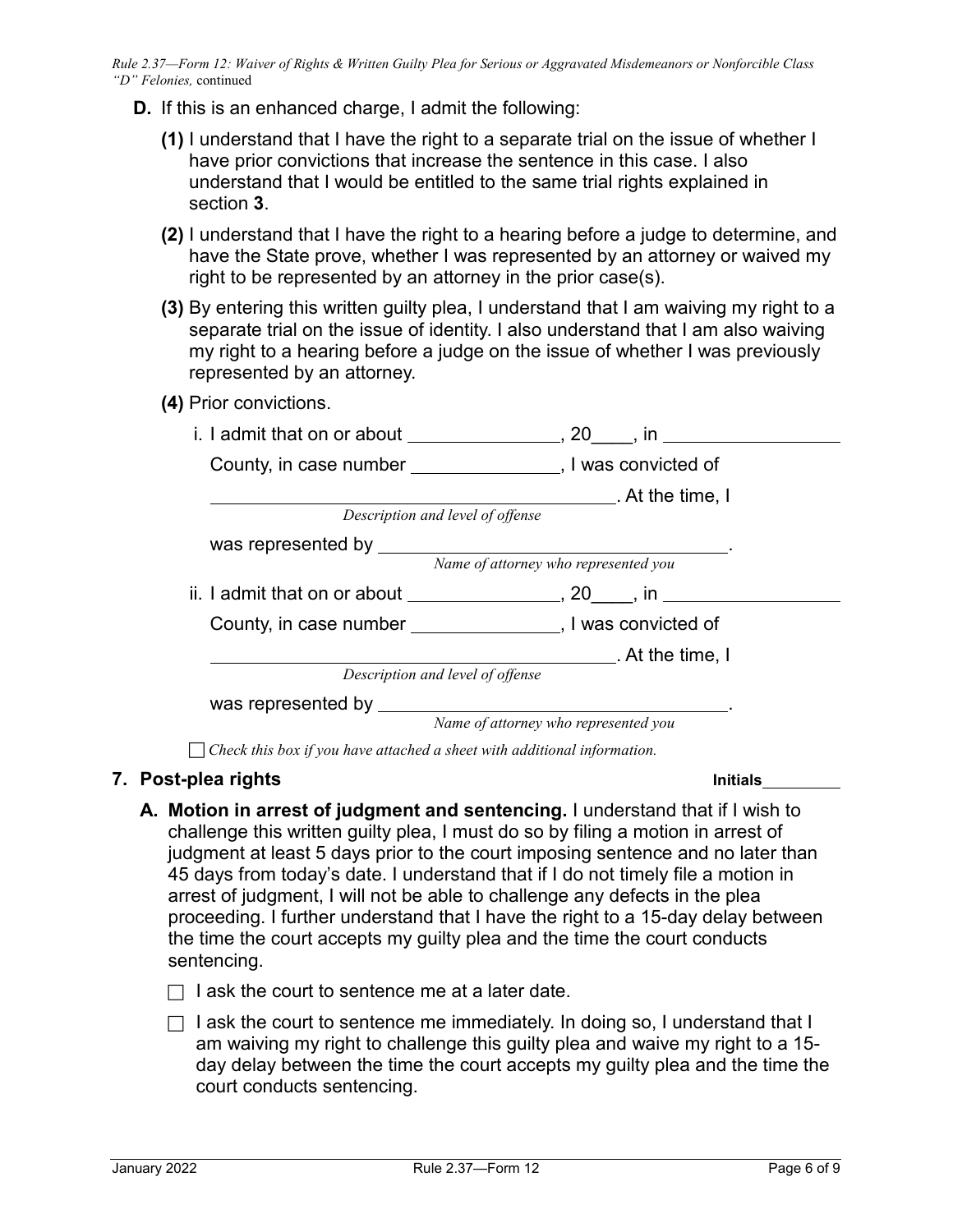- **B. Presentence investigation report.** I understand that if I enter a plea of guilty to a felony, a presentence investigation report (PSI) must be ordered by the court pursuant to Iowa Code section 901.2 and that I cannot waive the preparation of a PSI. I understand that I have a right to have the court use the PSI when determining my sentence in this case. The report would contain information and background about myself, including information about my family, employment, education, substance abuse or mental health treatment, military service, prior criminal history, and other social history. The report would also include information from the Iowa Department of Corrections regarding my rehabilitative needs and services available as well as a sentencing recommendation. I understand that the report could contain favorable information that could result in a lesser sentence.
	- $\Box$  I ask the court to order a PSI and sentence me at a later date.
	- $\Box$  I waive the use of a PSI for purposes of sentencing and ask the court to sentence me immediately.
- **C. Personal presence.** I understand that I have the right to a hearing in open court for my guilty plea and sentencing where a court reporter makes a transcript of what is said.
	- $\Box$  I am waiving my right to a hearing in open court for my guilty plea and sentencing.
	- $\Box$  I am waiving my right to a hearing in open court for my guilty plea but I want to appear by interactive audiovisual system for sentencing.
	- $\Box$  I am waiving my right to a hearing in open court for my guilty plea but I want to appear in person in open court for sentencing.
- **D. Allocution.** I understand that pursuant to Iowa Rule Criminal Procedure 2.23(2)(*d*)(3), I have the right to make a statement to the court prior to sentencing in mitigation of punishment.
	- $\Box$  I waive my right of allocution.
	- $\Box$  I request a sentencing hearing and the right of allocution at the hearing.
- **E. Immigration consequences.** I have been advised that if I am not a United States citizen, a criminal conviction, deferred judgment, or deferred sentence may affect my status under federal immigration laws. I have consulted with my attorney and considered the immigration consequences that include, but are not limited to, deportation, inability to reenter the United States, mandatory detention in immigration custody, ineligibility for release on bond during immigration proceedings, and increased penalties for unauthorized reentry into the United States. I have been further advised that I should seek an immigration attorney if I have any questions about the impact of this conviction, deferred judgment, or deferred sentence on my immigration status now or in the future.
- **F. Appellate rights.** I understand that by submitting this written guilty plea, I no longer have an absolute right to appeal my conviction. In order to appeal, I now need to establish good cause. If I choose to appeal, a notice of appeal must be filed within 30 days of sentencing, or I will not be able to appeal my conviction.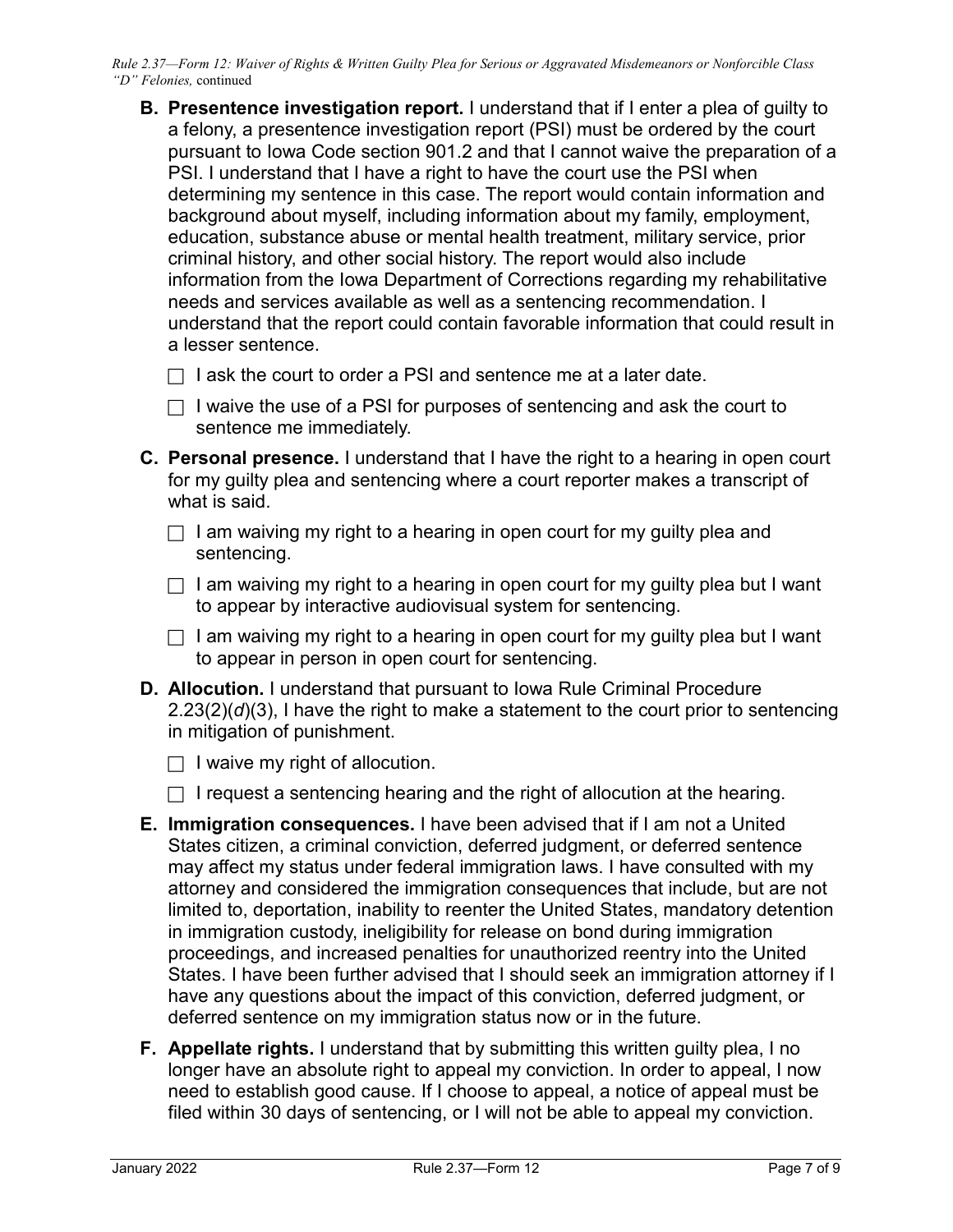# **G. Restitution.**

- **(1) Category "A" restitution.** I understand that I may be assessed category "A" restitution, which encompasses monetary damages to crime victims (referred to as pecuniary damages), fines, penalties, and surcharges. **I understand that I will be required to pay, in full, pecuniary damages, if any, and category "A" restitution, except for any fines, penalties, or surcharges that are suspended.**
- **(2) Category "B" restitution.** I further understand that I may be assessed category "B" restitution, which encompasses repayment of contributions to local anticrime organizations that provided assistance to law enforcement in this case, crime victim compensation program reimbursements, expenses incurred by public agencies pursuant to Iowa Code section 321J.2(13)(*b*), court costs, court-appointed attorney fees and expenses (including the expense of a public defender), and medical assistance program reimbursements pursuant to Iowa Code chapter 249A.
- **(3) Reasonable ability to pay.** I understand that I may ask the court to determine the amount of category "B" restitution payments that I am reasonably able to pay. I understand that I am presumed to have the reasonable ability to make payments for the full amount of category "B" restitution. I understand that if I do not ask the court to make the determination at the time of sentencing or within 30 days of the issuance of a restitution order, and that if I do not file a completed financial affidavit and prove that I am not reasonably able to make payments toward the full amount of category "B" restitution, I will be ordered to pay the full amount of category "B" restitution, and I will waive future claims regarding my reasonable ability to pay, except as provided by Iowa Code section 910.7.

## **Defendant's Certification**

I have had the opportunity to discuss this Waiver of Rights and Written Guilty Plea with my attorney and ask questions. I understand the contents and consequences of this written guilty plea as explained above. I also understand that by pleading guilty, I am giving up the rights set forth above and that there will not be a trial on this offense(s). I am pleading guilty because I am in fact guilty of the offense(s) detailed in Section **1** of this petition. I knowingly, intelligently, and voluntarily enter this written guilty plea and request that the court accept it consistent with the terms set forth herein.

$$
\frac{1}{\text{Month}}
$$
  $\frac{20}{\text{Year}}$   $\frac{20}{\text{Department's signature}}$ 

*Continued on next page*